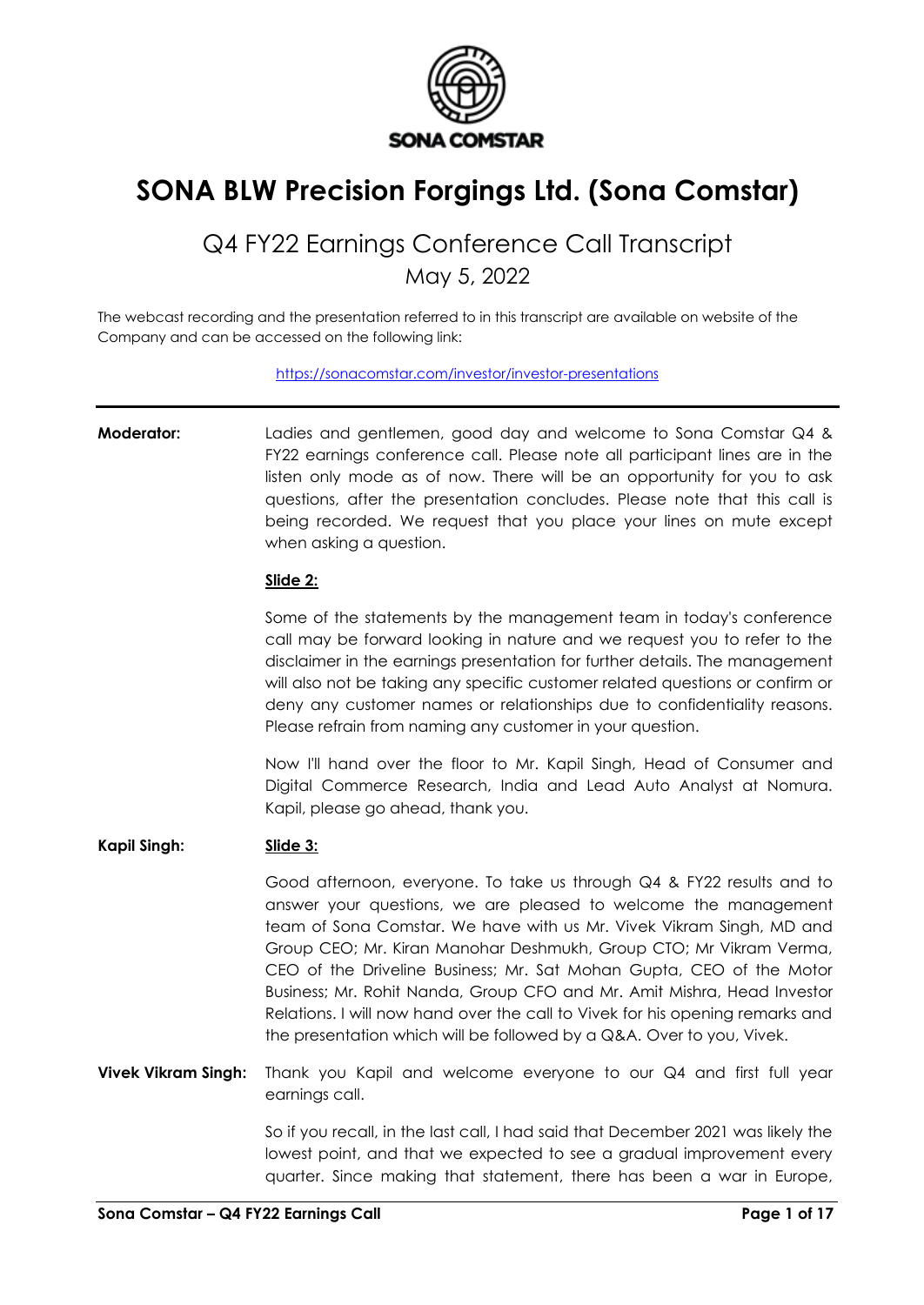

Covid lockdowns in China, further increases in material prices and energy prices, and inflation has become even worse. So, in short, while our own business has done better sequentially, on the macroeconomic front, I have been proven comprehensively and completely wrong.

Having learnt our lesson that certainty is merely an intellectual vice at best, we are going to be far more conservative about what we expect to see in FY23. So, we'll begin, as always, with the bad news. Material prices have continued and still continue to increase in the current quarter. While we will strive to mitigate this impact through revenue growth and cost management, we expect pressure on EBITDA margin to continue in the near term, which is the next 2-3 quarters.

On the optimistic side, we expect FY23 to once again have the same kind of strong revenue growth that we have demonstrated in the last few years. This growth would largely be led by new EV programs that we have already won and are starting during the course of FY23. We also of course will continue to endeavor and expect to win more orders and further strengthen our orderbook, and most importantly we expect to make substantial progress on our technology roadmap, especially in the area of motors where we intend to eventually develop and fit the right motor, made using the right technology, to each and every vehicle application from small electric two-wheelers to electric trucks and buses.

## **Slide 4:**

Coming to this quarter specifically, while the financials like I said are much better on a sequential basis, on a YoY basis we are largely flat on revenue and EBITDA. The positive here is that our reported net profit has grown by 75%. Now this includes a significant one-time tax benefit, while the corresponding quarter of the last year also had an exceptional IPO expense. However, even after adjusting for all of that in both quarters, we have a healthy growth of 11%, which Rohit would explain later.

Now I know that from the outside a 2% growth in revenue and 11% growth in profit may seems wholly unremarkable and may not seem like much, but the way we see it; it's an immense display of steadfastness in the face of unprecedented headwinds in our industry, and I will touch upon this a little later as well. That the biggest reason for this, apart from of course our fantastic team that you see here in the panel; is our BEV revenue growth, where we have more than doubled our revenue, and reached 29% revenue share this quarter.

## **Slide 5:**

For the full year, we would like to share our performance scorecard with all of you, our bosses, our shareholders. So, there are 5 KRAs that are important for us as a Company – our financials, electrification, business development, diversification and new product development.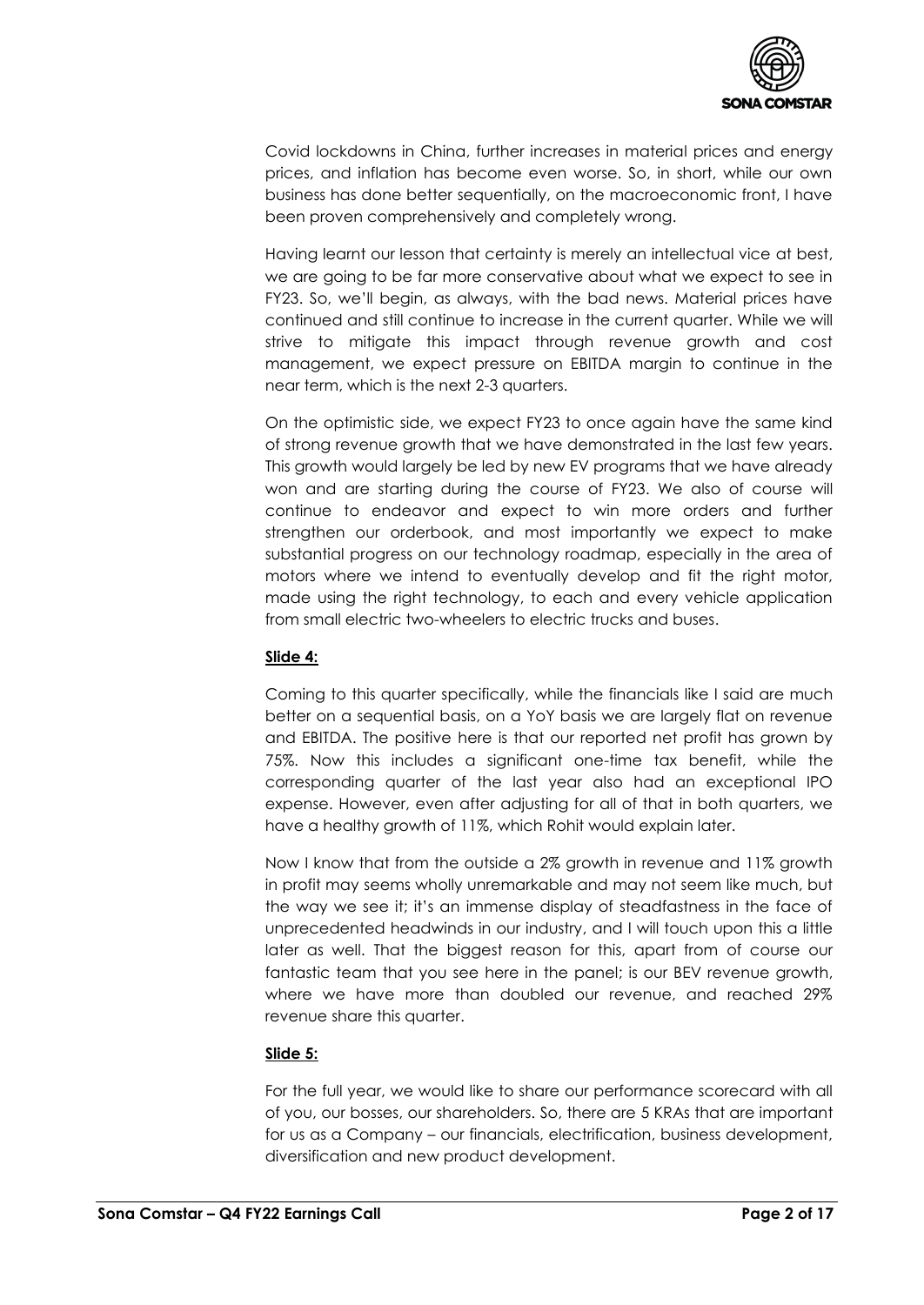

So, I will start first with the financials, we believe we have done well on all three KPIs that we value – growth, margins as well as returns. We have achieved 36% growth in revenue, 27% growth in EBITDA and 68% growth in net profit in this year, and I know again that there are one-time exceptional items in the net profit, however, even if you strip that off, still we have 36- 37% year-on-year growth, which is quite healthy.

## **Slide 6:**

Now any company's performance only has meaning when seen in the context of the industry or the environment it operates in. Being a global Company with majority of our revenue coming from light vehicles, the best benchmark for us to compare performance is global light vehicle sales. So in this shrinking market which has declined by 7%, we have outperformed our industry, by delivering 75% of purely organic growth in the last two years.

## **Slide 9:**

Now coming to our second KRA, which is electrification. So first I will talk about the lag indicators, what has already gone by in this year. So our BEV revenue share has increased to 25% from 14% in FY21, BEV revenue, in absolute terms, has grown by 2.5x to over Rs. 500 crore. The lead indicator, which indicates future potential, is the number of EV programs. In this KPI, we have doubled our number of programs from 15 to 30.

Just this quarter we have added six new EV programs from five new EV customers. We have won two programs to supply starter motors for the PHEV or Plug-in Hybrid Electric vehicles for two new customers, one in Europe and one in Asia. Now these orders are important because they reaffirm what we have been saying for a while that starter motors are applicable in all hybrid powertrains, regardless of the engine size. Coming to India, we have won a motor program from a new electric two-wheeler customer, an EV differential gear program from a new Electric Commercial Vehicle customer, and an EV gear program from a new electric tractor, a new off-highway customer.

We have also won an order for a new driveline product called Spool gear, this is from an existing global EV customer. And this win, although not very large in commercial terms, is perhaps our single biggest achievement of this quarter, because what this shows is that we can now develop products and sell them beyond our domain of traditional differential assemblies. So what we have demonstrated is that all EV transmission solutions for all types of BEV architectures are in our skill set and Mr. Deshmukh will elaborate on this capability addition a little later in the presentation.

## **Slide 10:**

With this, we have reached now 30 EV programs across 19 unique customers and from a lead indicator perspective, once again the fact that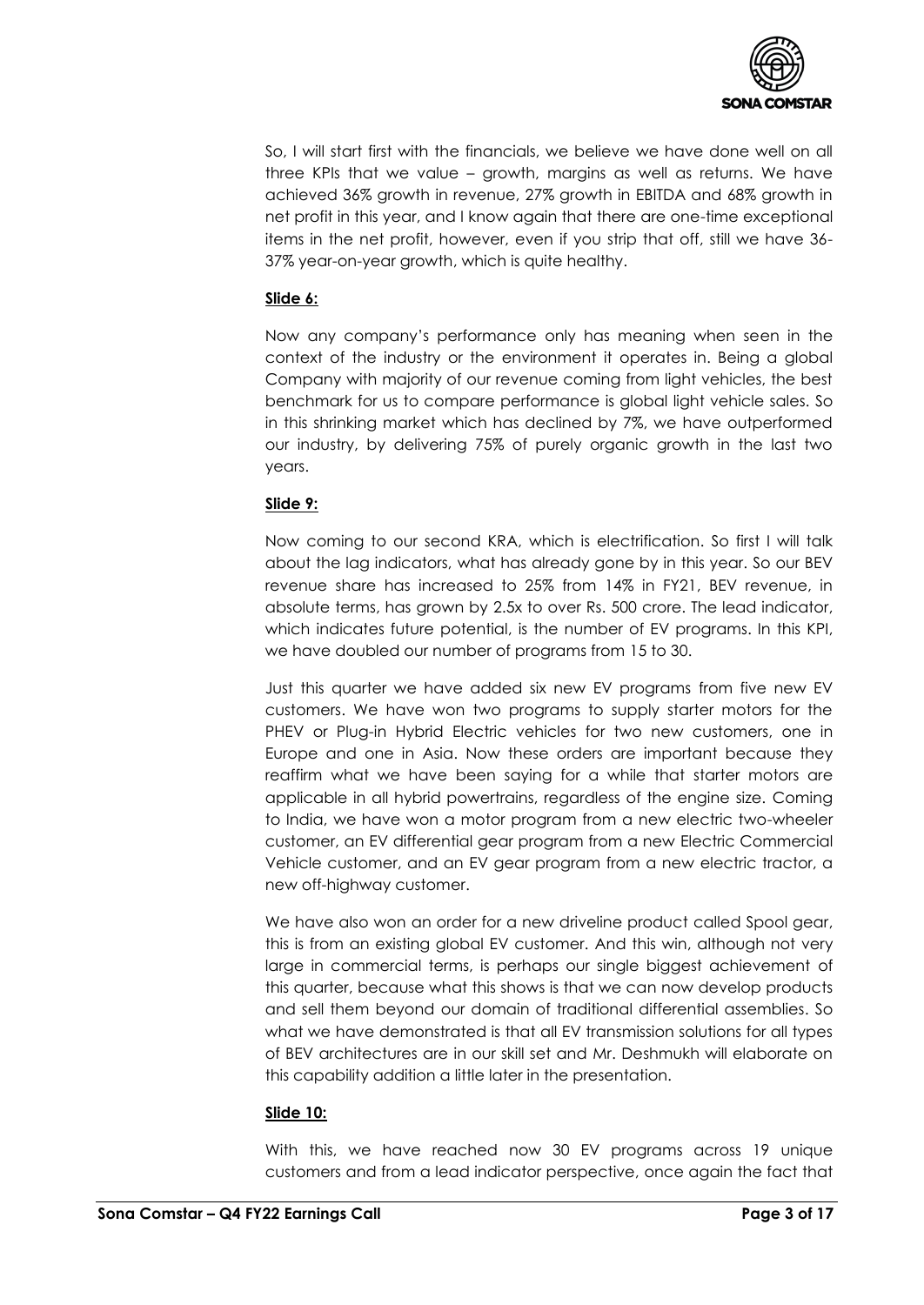

21 out of the 30 programs are not yet in serial production, demonstrates how much EV growth is yet to be realized, so how much dry powder we are actually sitting on today.

## **Slide 12:**

Our third KRA is business development. So this is an annual thing, so we will like to present that in the last 3 quarters, we have won 43 new programs in total and added ten new customers. And I am quite proud to say that we have added 2 new global top 10 passenger vehicle customers. So now we can say that we serve 7 of the top 10 global carmakers. The total value of these order wins was Rs. 76 billion, while the net addition, after accounting for orders consumed, comes to Rs. 46 billion.

## **Slide 13:**

Which very neatly brings me to our net orderbook which at the end of FY22 stands at Rs. 186 billion or around \$2.4 billion. And in addition to the 6 EV programs, we discussed earlier, we have added several programs for non-EV applications also. Also, may be interesting for you to note that we now have 3 EV programs for commercial vehicles and tractors, which shows that electrification is going beyond just cars and 2 wheelers now.

## **Slide 15:**

Our fourth KRA, our diversification. Here, as you can see, we have made significant progress from FY21 and now more than half of our revenue comes from BEV and Hybrid/Micro-hybrid powertrains, while ICE dependent revenue has decreased to 18%. BEV share increasing from 1% to 25% in just 3 years, kind of underlines the speed of the EV megatrend and how we, as a Company, have adapted to and benefitted from this trend.

## **Slide 16:**

Moving on to revenue break-up by geography. There have been higher disruptions relatively to customer production schedules in North America and Europe during the last year, FY22, which is the reason our mix has changed. But overall, it remains balanced across all four major markets. As I said on the last call, this mix will keep changing from quarter to quarter, depending on the performance of these four markets and, more critically, our customers' performance in these end markets.

On products, our revenue share from differential assemblies has grown from 5.6% in FY20 to 27% in FY22. We have added three new products in FY22, that Mr. Deshmukh will soon highlight. So this chart too will keep evolving as we evolve from being a components and sub-system supplier to being a power-train solution provider.

And finally, on vehicle segments, there are, I would say three inferences. CV demand has started to recover and hopefully we will see far more from that segment. And while the off-highway industry declined largely in India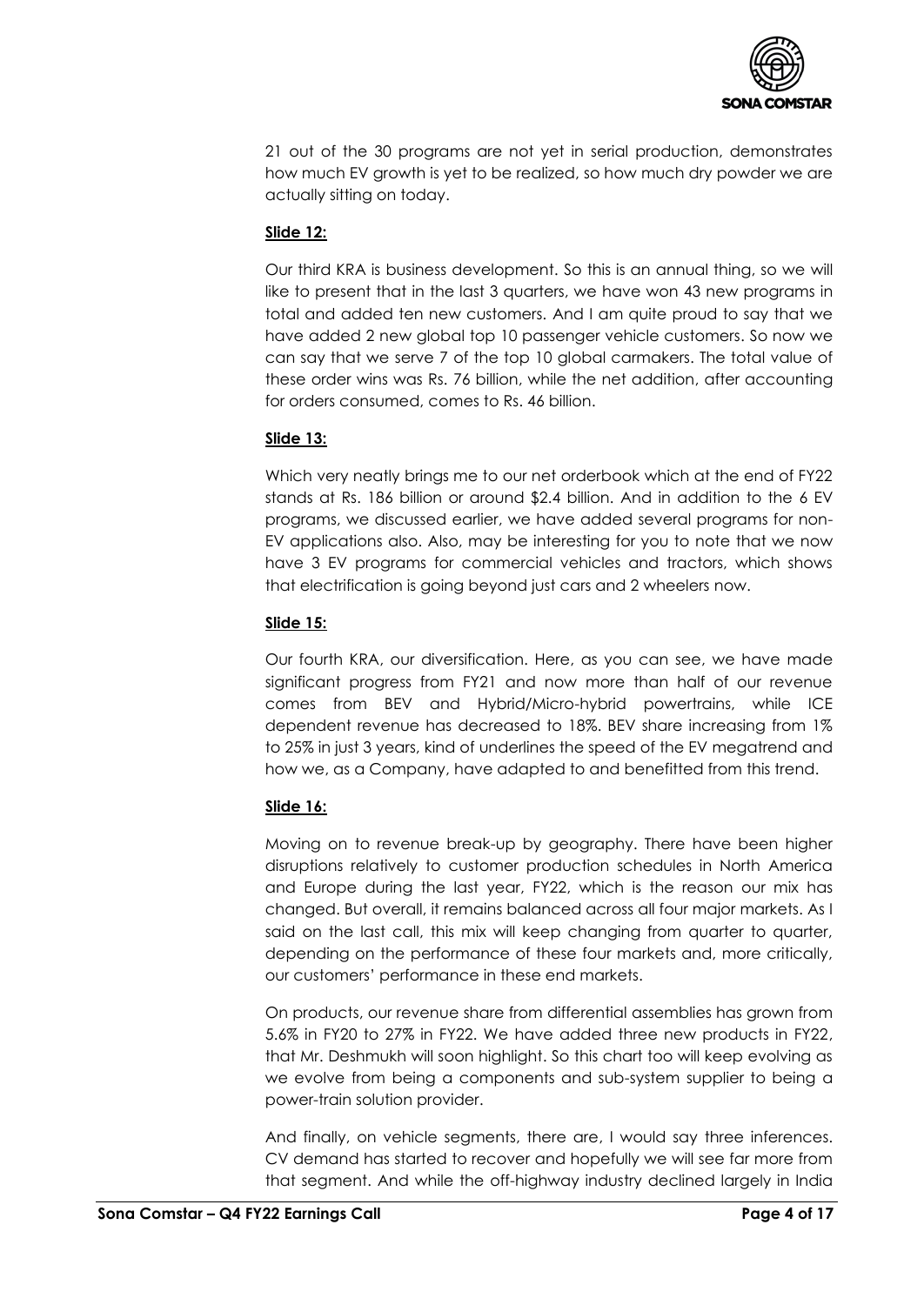

last year, it is now showing good growth early in this year. Thirdly, our efforts on the traction motors and controllers have started showing some results, where the Electric 2-wheelers and 3-wheelers reaching 1.5% of our revenue in FY22 and hopefully they become high single digit during FY23.

With this, I turn the call over to our Group CTO, Mr. Deshmukh, to discuss our fifth and most important KRA – our new product development and progress on technology. Over to you, sir.

**Mr. Deshmukh:** Thank you Vivek. Good evening, ladies and gentlemen.

#### **Slide 18:**

Our extended technology roadmap presented during the last earnings call addresses the revolutions in mobility - electrification and automation. Our vision is to become a significant player in electric vehicles and autonomous and connected vehicles, and the roadmap displays these very intentions.

This map shows our past, present, and future product offerings, depicted by the dark area in the bottom center for our legacy, core products; the blue area for the products we developed in recent years, and the white area for our aspirations for the future. The products in the white region are currently under development in our R&D centers.

As we progress on our technology roadmap, the products from the white area move to the blue area. In FY 22, as Vivek had mentioned, three products have entered the blue zone - integrated motor controller module for the predictive active suspension, spool gear and epicyclic gear set for the EV drivetrains. The first product has allowed us to expand into the growing autonomous and connected space and we discussed this last quarter. The introduction of the other two products has extended our reach in the EV drivetrains' varying architectures. Let me elaborate this in the following slide.

## **Slide 19:**

As more carmakers introduce new electric vehicles, new architectures emerge. Depending on the specific application, design constraints, and manufacturing considerations, EV drivetrains have evolved into four different architectures. Where one motor drives two wheels, we need a mechanical differential to enable the wheels to turn at different speeds when the vehicle makes a turn. Where one motor drives a single wheel, we need a compact, high-efficiency gear reduction unit that is also quiet.

Our final drive differential assemblies are already fitted in one and twomotor configurations of mass-manufactured EVs. Spool gears and epicyclic geartrain developed by us offer the demanding features of electric vehicles. They find their relevance even in the absence of a mechanical differential. They also have a broader application in commercial vehicles' gearboxes and hub wheel reduction units.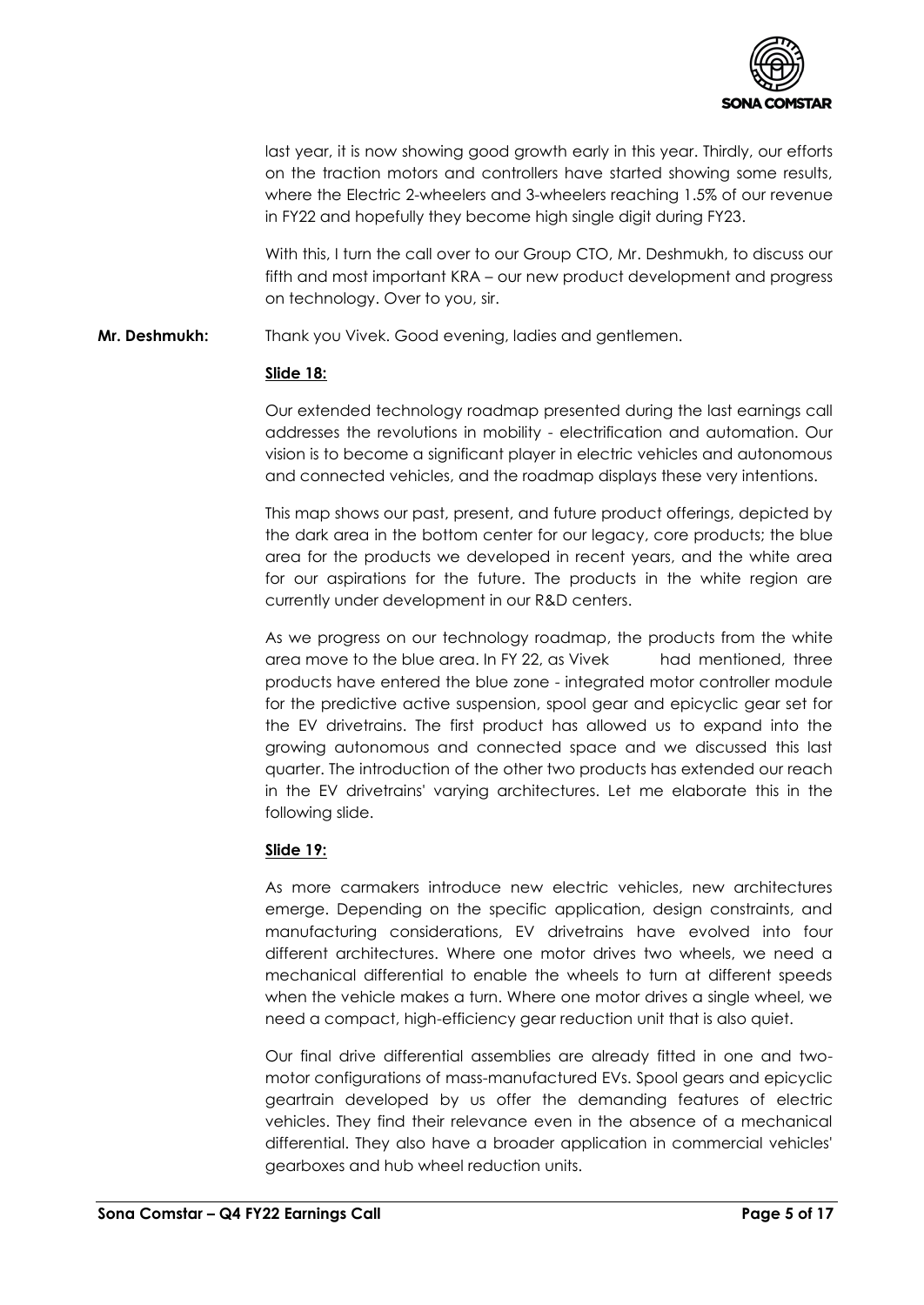

While one and two-motor architecture is likely to be the most prevalent configuration in the future, now we have solutions for every format of the electric drivetrain. Alternate architectures, although more sophisticated, are more expensive, and hence we also realize higher value per vehicle than with the differential assembly.

Our proven ability of commercializing new products also keeps increasing our content per vehicle and in the long term, we are not restricted to just the TAM of a few products.

#### **Slide 20:**

As the electrification of mobility spreads across the segments, we are seeing a massive opportunity for traction motors from bots and industrial automated guided vehicles to large electric buses and trucks. Every application is different, its requirements and demands are unique. We are developing multiple new products by mapping the right technology for the correct application. Since the technology spectrum to address the entire marketplace is too broad, we are supplementing our strong R&D efforts with strategic partnerships with other leading technology companies.

In July last year, we partnered with IRP of Israel to co-develop a magnetless motor for electric two and three-wheelers. The developmental work is progressing satisfactorily, and we hope to have a working prototype soon.

Recently, we formed a strategic partnership with Enedym Inc., the Canadian technology Company that was incubated at the McMaster University in Ontario. Enedym specializes in next generation switched reluctance motors, electric propulsion, and electrified powertrains. Enedym's novel switched reluctance motors with advanced acoustic noise control will help us develop high-efficiency and high-performance magnetless motors. This is yet another step forward, offering an environmentally sustainable and cost-effective solutions to our customers.

Today, we announced our partnership with C-Motive Technologies, a hightech electric motor company based in Wisconsin, US. Traditional electric motors use electromagnetic forces to convert electric power to mechanical power. C-Motive uses electrostatic forces to build a motor through a series of multiplicative gains in mechanical, electrical, and electrochemical innovations. These motors deliver high yet ripple-free torque without active cooling, very little copper, and no rare earth metals or magnets. Sona Comstar and C-Motive will collaborate to develop electrostatic drive motors for EV applications, for which we estimate the serial production will likely start in 2026.

One of our top strategic priorities is to grow our EV revenue. We will accomplish this by expanding our traction motor offerings, addressing the entire range of EVs, spanning from below 5 kilowatts to above 300 kilowatts.

With that, I will now hand it over to Rohit to cover the financial update.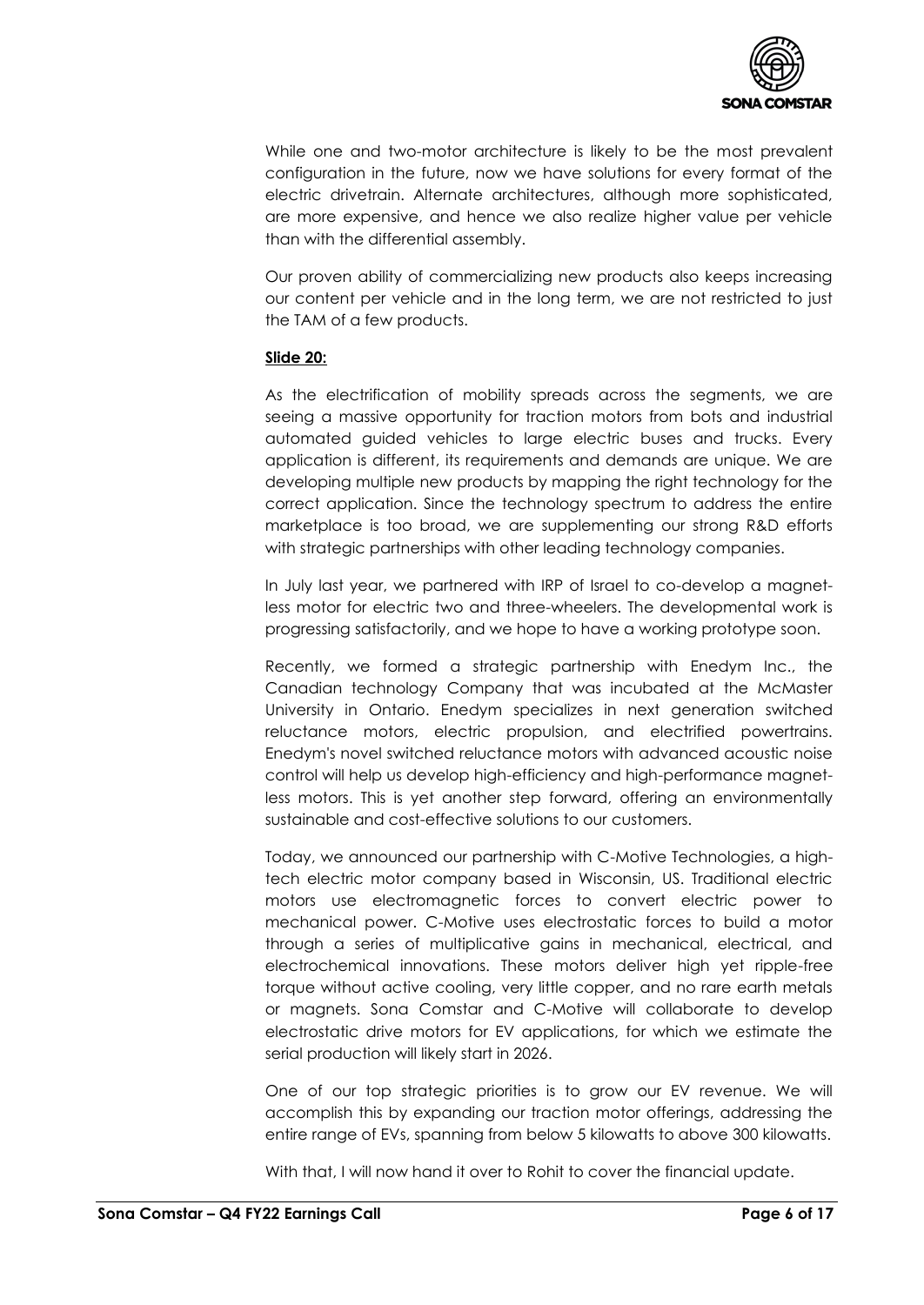

### **Rohit Nanda: Slide 21:**

Thank you Mr. Deshmukh. A very good day to you all. It's my pleasure to share our fourth quarter and post listing the irst full year financial results with you.

#### **Slide 22:**

We will start with our fourth quarter revenue which grew by 2% to Rs. 550 crore on a YoY basis. BEV revenue continues to lead our revenue growth with an increase of 104% for this quarter and it constituted 29% of our total revenue. Global headwinds from continued semi-conductor chip shortage, conflict in Europe and inflationary pressures acted as a drag on the non-BEV revenue in line with the general decline in our key markets of Europe and USA.

Before I talk about our EBITDA and margins, let me spend a minute to show how commodity price inflation is impacting our margins adversely even where a full material pass-through is available to us.

#### **Slide 37:**

We presented this slide before, but for the benefit of the first-time participants, even at the cost of repetition, I will explain it through this illustration. As you can see for a product selling for Rs. 100 having material cost of Rs. 45, when material cost goes up by 15%, even in case of a 100% material price passthrough, the margin percentage drops by 3.5% in this example, due to arithmetic effect, as selling price and cost, both go up by the same amount, although the absolute margin in this case remains unchanged at Rs. 55.

## **Slide 22:**

So this was essentially to demonstrate how commodity price inflation impacts the margin percentage even in cases where a full price recovery is possible.

Now moving on to discussion on EBITDA, which was Rs. 135 crore for the quarter, EBITDA margin for the quarter had a positive impact of about 2% from a better product mix. However, commodity price inflation continues to be a drag. YoY impact of higher raw material prices was about 3.4%, out of which about 2.6% is purely due to arithmetic effect despite commodity price passthrough to the customers which I just demonstrated through an illustration earlier.

Our PAT is at Rs. 105 crore for this quarter. It grew by 75% on a YoY basis. But it includes some one-time tax impacts including some large income tax refunds and interest on income tax refunds. Similarly, if we compare it with the fourth quarter of last year, that also had some exceptional expense. So on a like-to-like basis if we compare, our PAT has grown by 11%. So,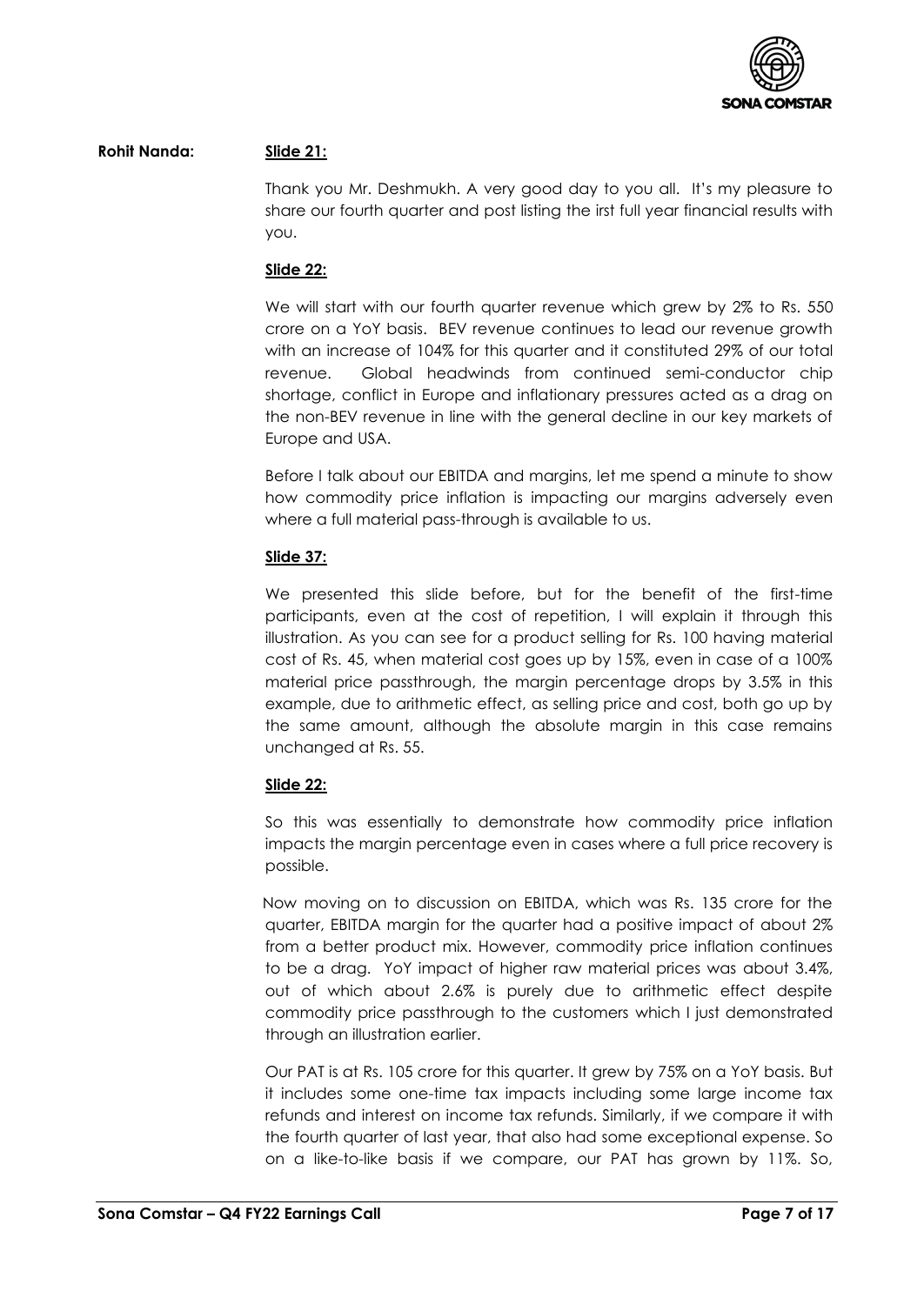

adjusted PAT for the current quarter would be Rs. 78 crore against Rs. 70 crore of the same quarter last year.

#### **Slide 23:**

Moving on to the full year financials now. Consolidated full year revenue for the Company was Rs. 2,131 crore, a growth of 36% over last year. BEV revenue at Rs. 504 crore, grew by 145% and constituted 25% of total revenue for the full year. Our non-BEV revenue also grew by 20% despite a general market decline in our key markets of Europe and USA.

Full year EBITDA was Rs. 559 crore, showing a growth of 27%. EBITDA margin for the full year stood at 26.2% and had a positive impact from a better product mix by about 1.9% and operating leverage of 1.4%.

EBITDA Margin was adversely impacted by higher commodity prices and lower forex gains in FY22. RM prices had an adverse impact of 2.9% on margins because of arithmetic effect, despite the material price passthrough. Additional adverse impact of 1.2% came from the portion in which price passthrough was not available to us contractually.

PAT for the full year is Rs. 362 crore showing a growth of 68%. To do a like to like comparison we've shown adjusted PAT for both years after eliminating impact of exceptional income, expenses, one-time tax impact and interest on income tax refunds received. So Adjusted PAT for the year was Rs. 309 crore which has grown by 37% with an improved transmission from EBITDA to PAT mainly due to lower finance costs.

## **Slide 24:**

Since it's our annual presentation we'll also briefly touch upon the cash flows for the full year. The Company generated Rs. 445 crore of operating cash flow, out of which Rs. 344 crore, which is about 77% of the amount was ploughed back into capex for our future growth. IPO proceeds, which we raised during the year, were used for paying off the outstanding debt of the Company and as a result thereof, the Company had a negative net debt as at the end of the year. Even after payment of a dividend of Rs. 45 crore, we've ended up at a cash balance which is higher than where we began the financial year.

## **Slide 25:**

Moving on to the key ratios. Our Value addition to employee cost ratio further improved for the year to 5.7 times as compared to 5.2 times last year. We have explained earlier also that we track this ratio very keenly as it is an indicator of an improvement due to the positive operating leverage for the Company. Return on capital employed and return on equity ratios continue to be robust at above 30%, as it was in the past years. Net debt to EBITDA ratio as at year end was negative like I said due to negative net debt. And as we continue to incur capex in the current financial year, it is expected to eventually turn positive. Working capital turnover ratio was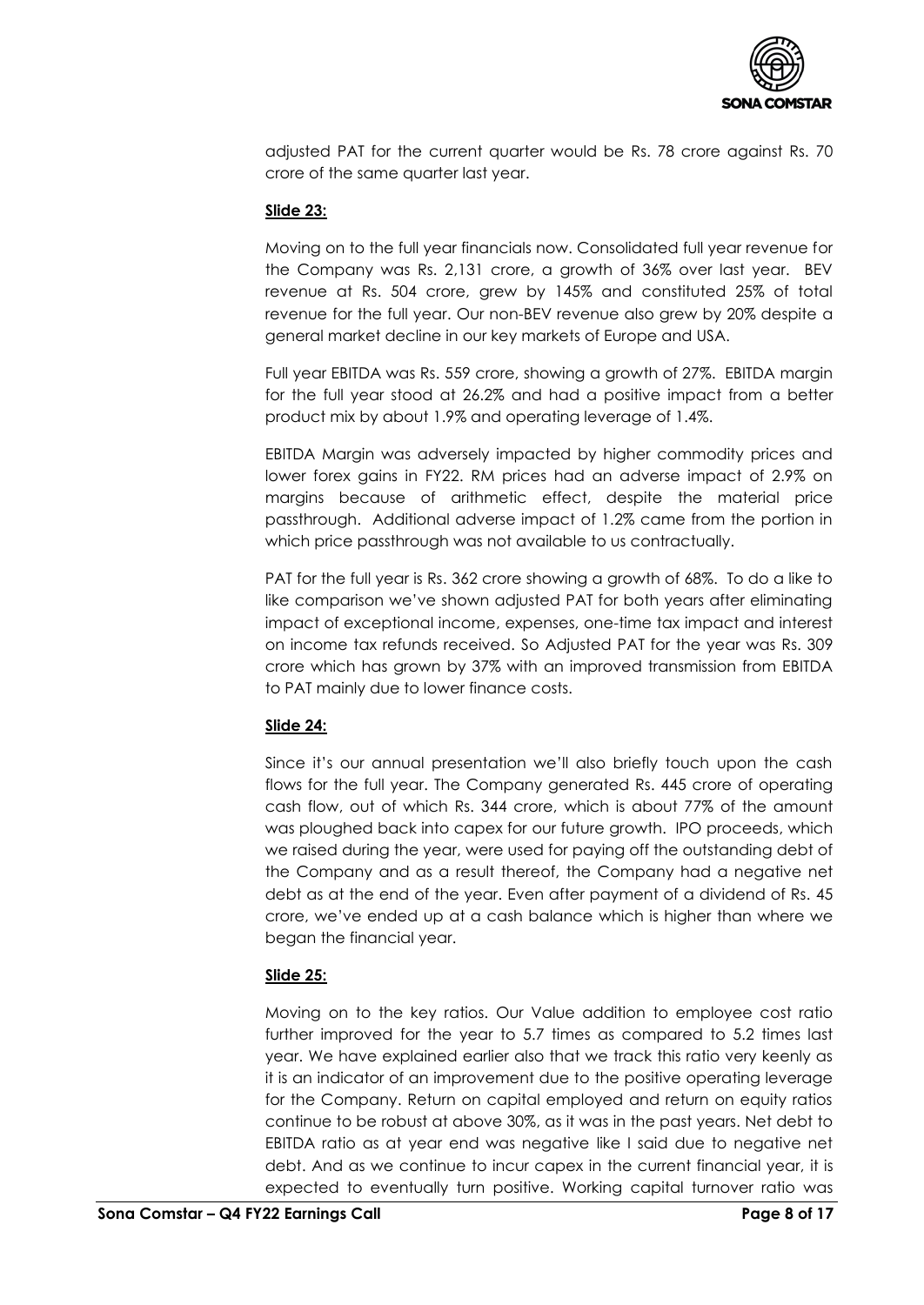

constant at nearly four times while fixed asset turnover ratio is a tad lower at 4.7 times against 5 times last year due to new capitalization during the year.

This brings us to the end of our Q4 earnings presentation and I will now hand the proceedings back to the Nomura Team.

- **Moderator:** We will now open the floor for the Q&A session. If you wish to raise a question, you can use the raise hand function located at the bottom right of the webex page. We will unmute your line and prompt you to speak or you may submit your questions via the Q&A chat box. A gentle reminder to keep your questions to a maximum of two questions. If you have more questions, please return to the queue. Thank you.
- **Kapil Singh:** By the time, I will just ask a couple of questions. So firstly, we've shown a slight variation from what you had given earlier in the roadmap for the motor business, and we've won some other new orders as well. Where do you see the largest potential when you do crystal ball gazing over next 4-5 years for yourself from where you are today? Which segment do you think will grow the largest?
- **Vivek Vikram Singh:** Right, so growth has two connotations. I mean if you have a low base, growth as a percentage will be very high. For motors that is always going to be because, traction motor business just 1.5%, right? So that's what Rs. 30-35 crore or something of revenue, that's nothing. So, we will grow very-very fast in that in the next three or four years because it's just begun. Driveline, let's say we have got Rs. 450-460 crore or perhaps 470 this year. That as a percentage may not grow much but it will significantly ramp up because of two reasons: one, - vehicle electrification itself as the trend gets us there, right; if you have 1/8 of the market, If it goes from 4% to 50%, you benefit from that anyway. Second, if you've noticed, this is why I called it the single biggest achievement of this quarter. We started from being a differential gear Company, then we became a differential assembly Company, then we say differential assembly plus final reduction gear. But you know that in the whole transmission there are a bunch of other reduction gears and other things. With the Spool Gear addition, we have basically said that now we can make EV transmission gear. So, we have literally opened-up the whole addressable market of differentials. The reduction market or transmission market is perhaps larger than that. So yeah, that field now can just suddenly accelerate because every architecture needs reduction plus differential, and we got it covered. So yes, it is exciting times.
- **Kapil Singh:** So, I take it that the driveline business in terms of revenues will have a lot of growth and maximum addition.
- **Vivek Vikram Singh:** Yeah, I mean, look, we don't give future guidance. So, I won't give numbers plus it is the surest way to disappoint people, right that you over promise and then you don't end up delivering. But we have given over the last seven years about, you know, 35-36% growth on an average. I don't see any reason, non-macroeconomic reasons, there I'll caveat, I can't prevent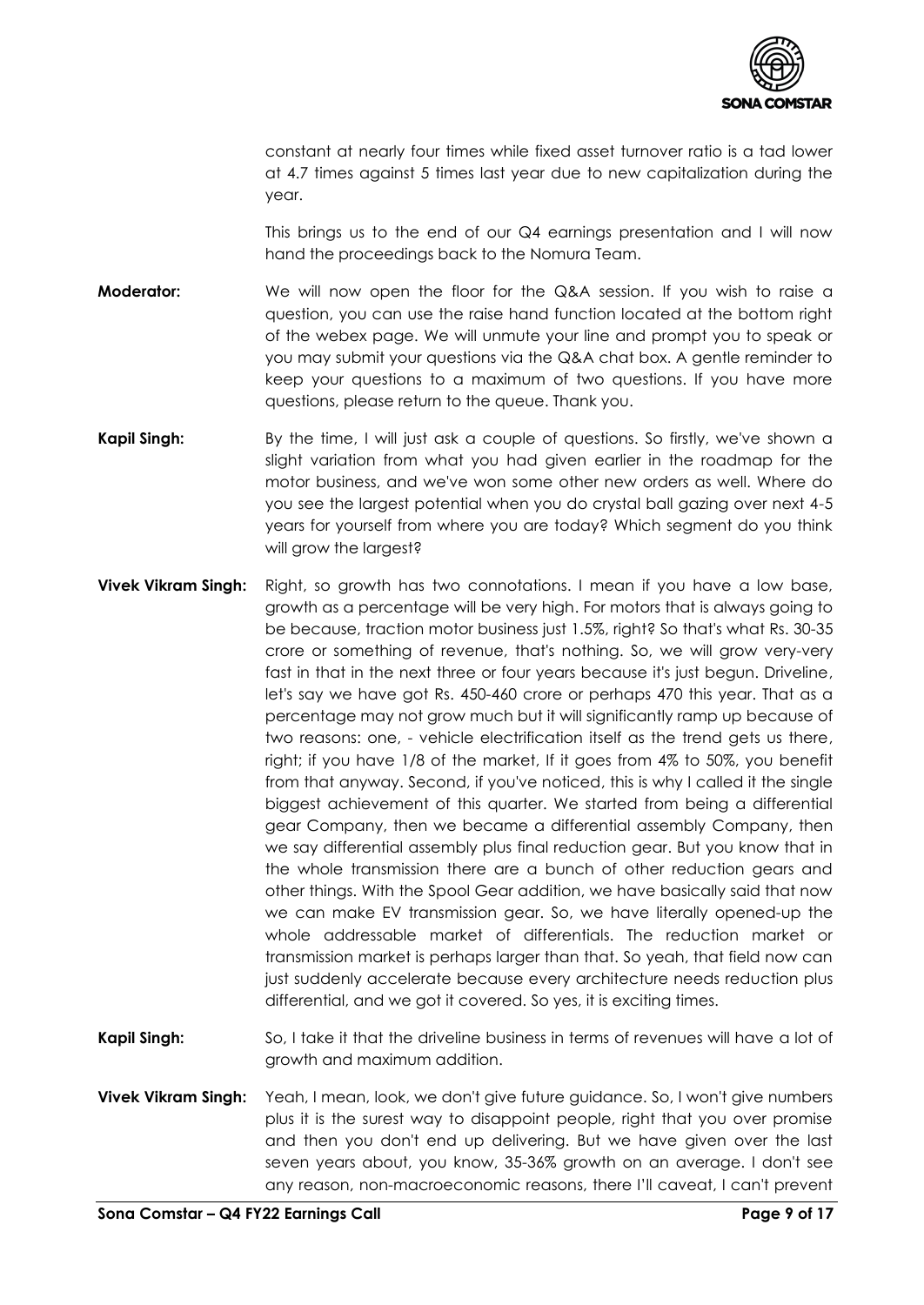

wars, non-macro-economic reasons for that to not continue in the near future.

- **Kapil Singh:** Sure, so let me ask on that topic as well, because a lot of investors want to know. There was a lot of chip shortages which affected us during the last quarter. How are things progressing from a ramp up perspective now?
- **Vivek Vikram Singh:** So I think the first time Kapil you had only asked me, first time we did this was in August right, last year, I had said 18 months and that time I think when we said 18 months people were shocked that why is this person so pessimistic. So let me just put a caveat. We're not pessimistic or optimistic. A company's management's role is to transparently, truthfully clearly tell you what we know to be true. The decisions on investment etc. are the investors. The decision to analyze is of the analysts, but don't read too much into the psychological bearing of the statement. It isn't. It is the truth as we see it. We thought it was 18 months, I think with all that has happened in the last quarter, maybe we add 3-6 months, but it stays where it was. The semiconductor chip problem was not an easy problem to solve, right, It is a multi-industry, multi-capacity problem, where the supply demand mismatch is not shortening because the demand is also continuing to increase. Now there is a chance that given all the central bank's actions in the next few months, demand might cool a little and the demand supply gap can narrow. But still, I don't see that happening - at least 12 months, we've still got ahead of us, to weather this.
- **Moderator:** The next question is from the line of Nitin Arora of Axis Mutual Fund.
- **Nitin Arora:** My first question is, you know on, just a question which Kapil was asking. So would you say the revenue growth would be doable, order book is strong. This is in context I am asking is, because what we read in global reports is that war is still on, this is something beyond guess and the war is still on for more than last three months, four months. Do you see a scenario of, you know, further panic in the production of the chip shortage which can impact you know most probably after Q1, Q2. So,you know, where is this confidence coming for this revenue growth.
- **Vivek Vikram Singh:** Okay, Nitin, I will try to answer the line is not very clear. So, I will paraphrase. One you're saying will the chip shortage get worse because of what is happening in Europe with the war situation, the answer to that is not really, it is where it is. I don't think it's getting worse or better. The factors that are affecting it are beyond that situation. Second, I think it's important to differentiate when I'm asked or when we are asked about industrial or macroeconomic issues like chip shortage, we are answering to that question, how much it will affect us is a different matter. We don't look at the world only through a lens which is focused on Sona Comstar. It is on the chip shortage issue, so I answered that. That's why I think in the initial bit I did mention that regardless of all the known problems, right, the war in Ukraine, the material cost, the lockdowns in China because of Covid, the freight problem. Despite knowing all this, we expect FY23 to still have fairly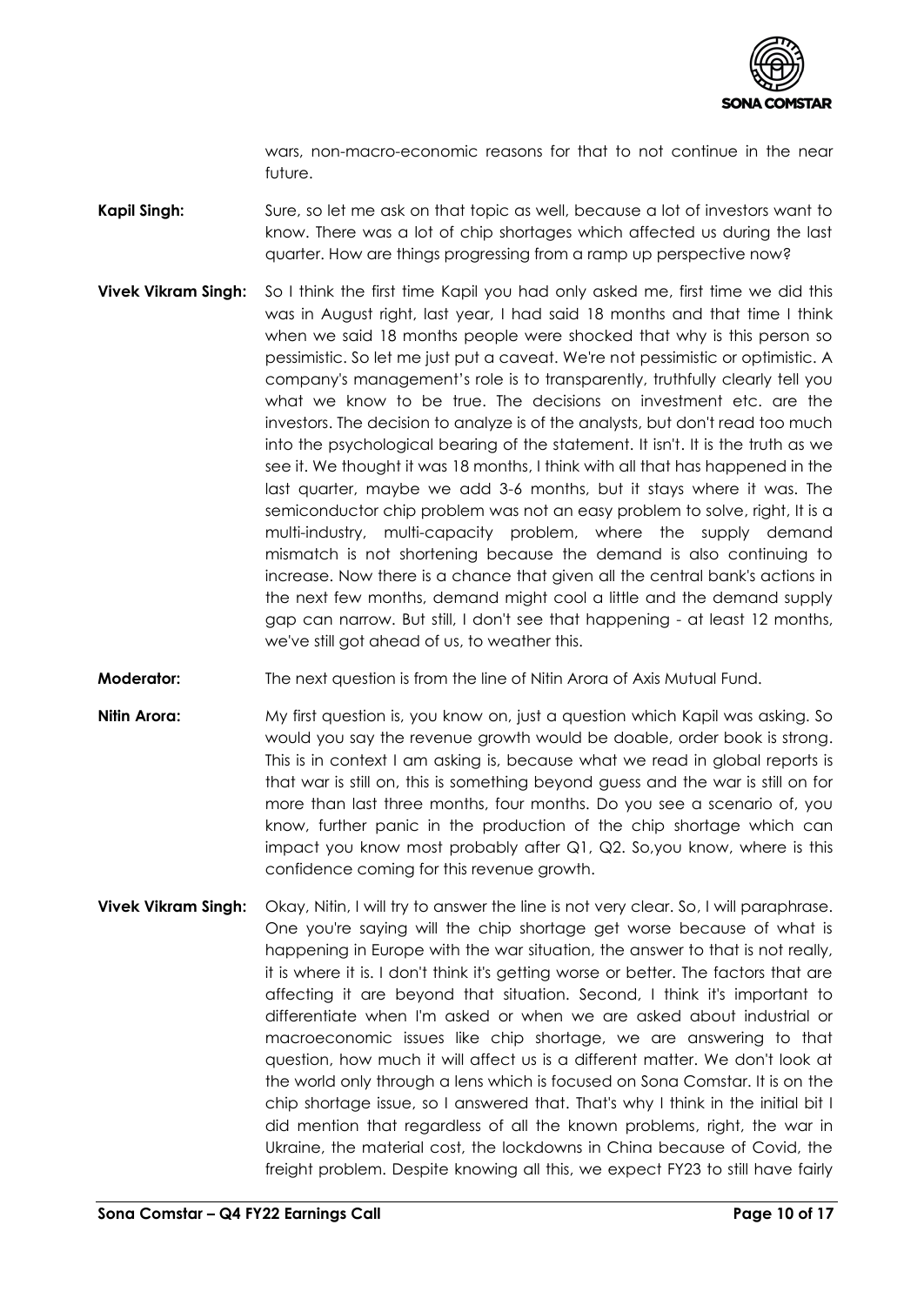

strong revenue growth for us as a Company. As an industry, I doubt, I doubt there'll be strong growth in sales.

So, Nitin, basically everything is new programs-only led growth. We have assumed that things will stay as bad as they are. No industry tide to help us. We are on our own, whatever we make is whatever we will eat. So, it is all new programs and new customers that is all that we are looking at.

**Nitin Arora:** Taking further what you said on margins....

**Vivek Vikram Singh:** Nitin, I really can't hear. Kapil could you..

**Kapil Singh:** I think he is asking if you see further pressure on margins because of the commodity cost inflation.

- **Vivek Vikram Singh:** Yeah, so, we are where we are in the last quarter. If anything, further happens, I'm not going to try and guess because it hasn't happened. With what we have, we can sustain, I mean if you look at it, despite all of this right, we still did 26% for the year. So, we can't promise on every quarter but if you take the whole year, the effects of operating leverage also get realized, forex up and down also gets neutralized to some extent. So yeah, I mean if you look at the full year, I can say that with far more confidence, but quarter to quarter there can be more variation.
- **Nitin Arora:** Was there a Forex gain in this quarter?

**Vivek Vikram Singh:** Very little, compared to last year it was much lower. Rohit, would you like to take that? I don't remember, but it was little.

- **Rohit Nanda:** Yeah, it was Rs. 2 crores for the current quarter.
- **Moderator:** The next question is from the line of Gunjan Prithyani from BofA.
- **Gunjan Prithyani:** Hi, thanks team for taking my questions. Just to follow up on the order book. I'm not sure Vivek, I think my voice is echoing, is it okay for you all?

**Vivek Vikram Singh:** Perfectly clear.

- **Gunjan Prithyani:** My question is on the order book because if I look at the order book, you know, versus last quarter, of course the EV book is kind of stable whereas the non-EV book has seen a pretty significant jump. So, I'm just trying to understand where is this coming from? Is this the plug-in hybrid? The wins that you spoke about? Maybe just give us a little bit color on, you know the sequential change in the order book that we have seen and follow up to this spool gear which you mentioned, when does it commercialize, and you know what does it do to the content value? Those two questions.
- **Vivek Vikram Singh:** Sure. So Pratik, you can take us to the order book. So, the plug-in hybrid. So, the order book EV part contains all plug-in vehicles. So, as you can see in the note, I don't know if the note covers that. It is BEV + plug-in hybrid. So those are in this actually. In the non-EV side, we have some new order in the passenger vehicle space, I think, I did mention that we have added a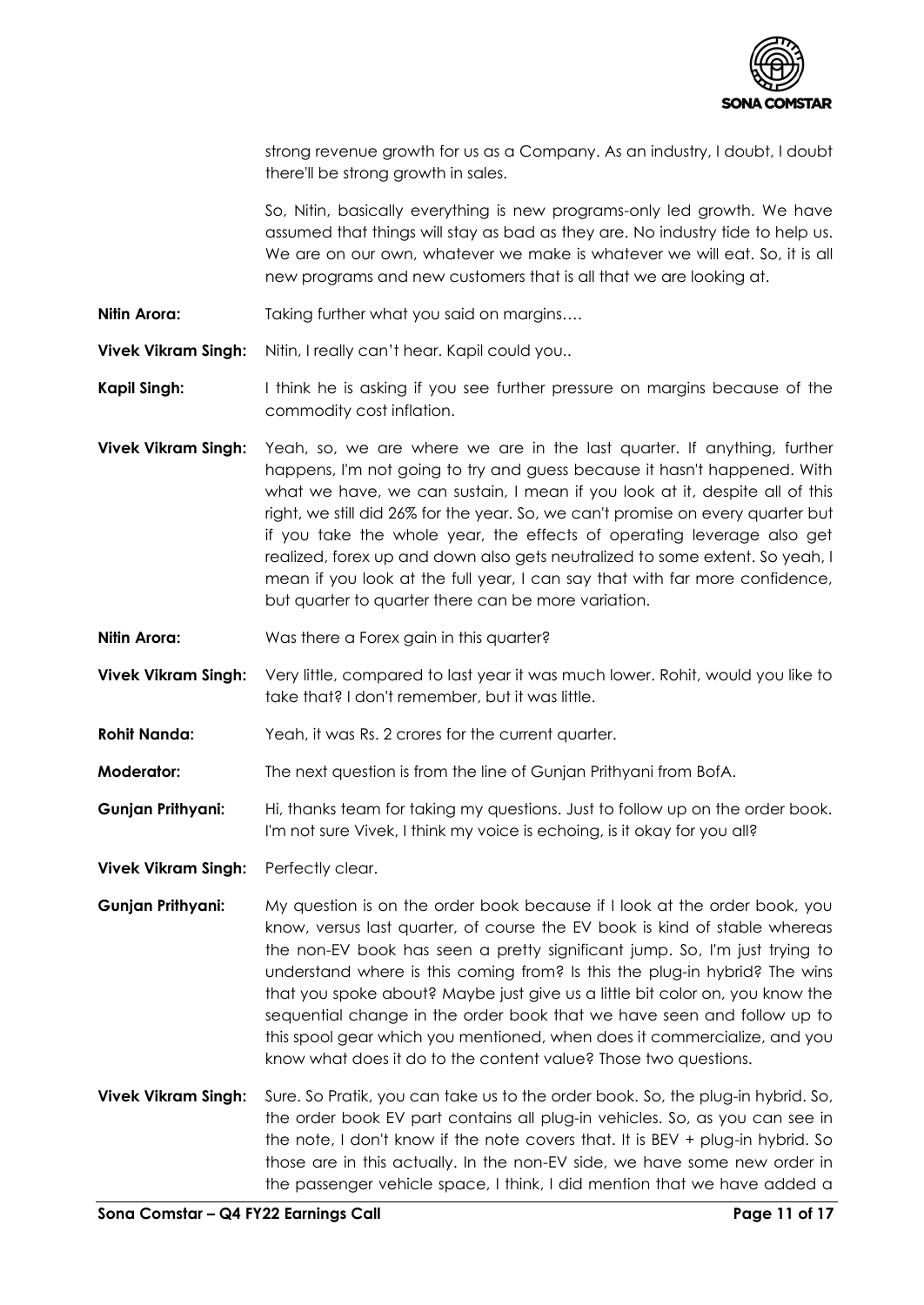

new, actually we've added two new large automakers, they are in the top 10 automakers of the world. So, for the traditional differential gear business. So that has added that. Does that answer your question?

- **Gunjan Prithyani:** So I'm just trying to understand why was the EV order books stable. I mean if I look at the, it was 116 billion last quarter and then it's kind of marginally come down this quarter and you know you spoke about all these wins. So, I mean intuitively it would have gone up.
- **Vivek Vikram Singh:** Sorry, net order book, which is why. So, I'll go back into the concept. We have also consumed orders in this quarter, right and most of that has come from the EV only. So, if you look at our non-EV revenue, it has declined only our EV revenue increased. So, there are some programs that hit maturity. So, you take them out of the order book, go back one slide, Pratik, just the program slide.

So, if you look at last quarter, there were 7 EV programs that were in serial production. Now there are 9. So, two of those programs, the value has gone from order book. Now they are only in serial.

- **Gunjan Prithyani:** Okay, got it. Plug in is there in EVs and non-EV is more the traditional. I got it.
- **Vivek Vikram Singh:** Second part of your question was Spool Gear. So look, I think I have answered this before. The traditional, Pratik, can you go to the 1 to 2 motor architecture Mr. Deshmukh's slide. So, if you look at the 1st architecture, 1 or 2 motor architecture, this is going to be the dominant form for most vehicles, 90-95% of all electric vehicles in the next 5 to 10 years should go with this architecture. The spool gear architecture is for a three-motor configuration which is required for high torque vehicles, which means either very high speed, or high weight or off-road. Not too many of those expensive solutions, because we are putting 3. Value content per vehicle is very high and I can't give it away without giving the price, so I won't go there. But see the final drive differential assembly is there in the front axle, it is perhaps, so a single one, it is three times nearly, let's put it that way, the spool gear version. However, Gunjan the volume will be low, these are expensive vehicles. This is more a capability thing, and this is why I was saying that, look at it more as a capability addition because this doesn't have any differential. What this says to you as an analyst is that we have been saying this is the total differential assembly market they have 12.5% market share but there is a market out there for reduction gears for transmission of the EV in which we had till now 0%. Well now we enter this. Right? That's the point. So, the order is one, production will start next year.
- **Gunjan Prithyani:** Okay, just one more if I can pitch in maybe Rohit. Just a follow up on the margins. Now, you know, can you just share some color on how typically the contracts for you know, aluminum, how quickly they can get re-priced because clearly there's still more pressure on the aluminum side. So maybe some color on how should we be thinking about the margins?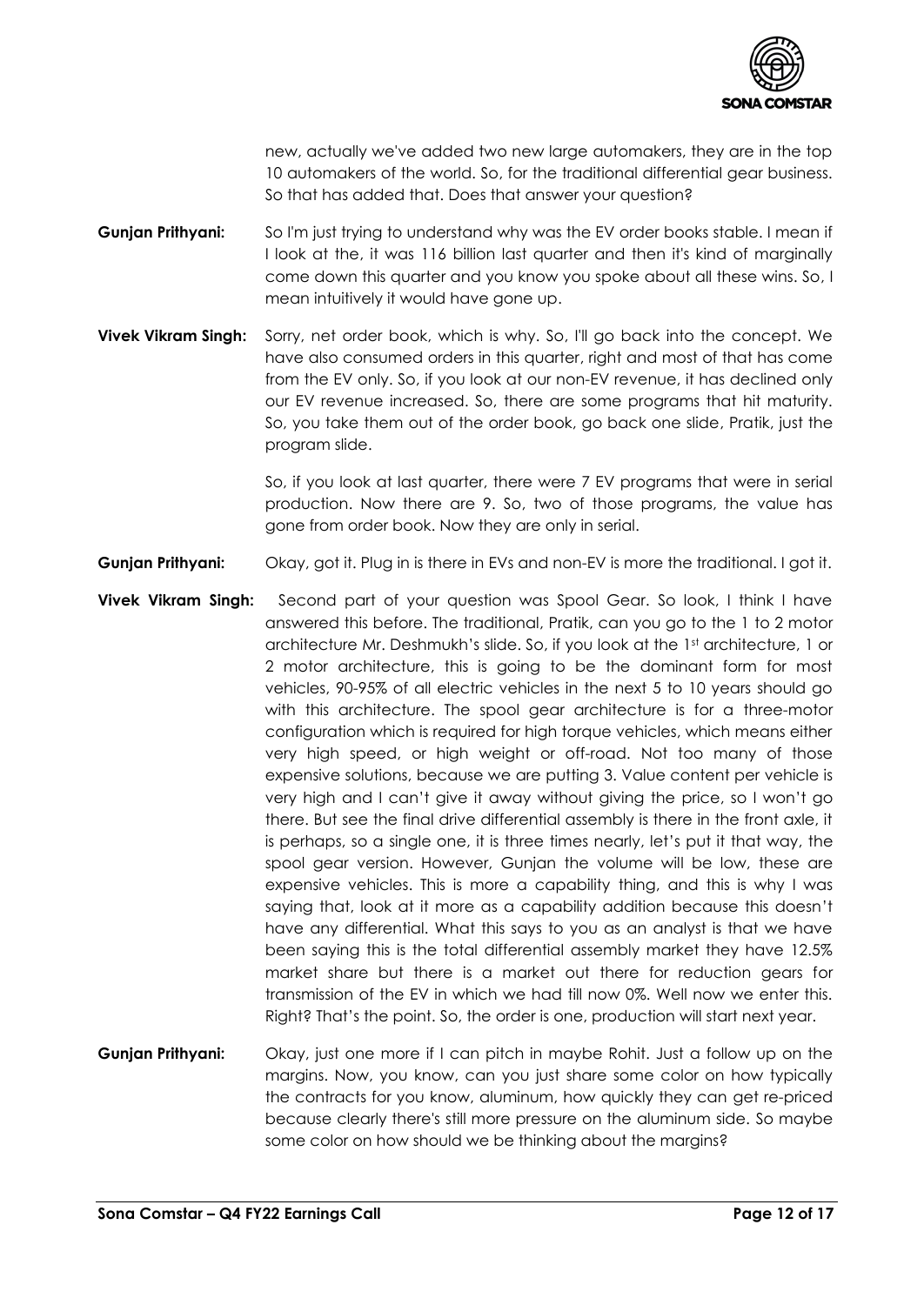

- **Rohit Nanda:** So, aluminum and copper, most of the contracts for Motor business will be with a lag of 3 months. Gunjan, could I explain?
- **Gunjan Prithyani:** Okay, so the pressure, the surge that we have seen, we will see, we will see the, you know, the hit of that in quarter one as well on the motor business.
- **Rohit Nanda:** Yes, but then previous quarter positive will also come in, right, because it is a one quarter price lag, so it will partially offset. Because the prices are on an increasing trajectory right, so they must have increased in the quarter prior to that as well.
- **Vivek Vikram Singh:** So, it is rolling settlement, Gunjan. It keeps going up on that slope. every quarter the next quarter will be the settlement one. But again, I don't think it could be that significant to be honest. Steel is the one you should look at as an analyst because steel affects both divisions.
- **Gunjan Prithyani:** All of that with a roll, with a lag of 3-4 months is passed through, right? Or is there anything that is not a pass through, and you know, which will happen, which will adjust, which will take time to adjust?
- **Rohit Nanda:** Motor business, steel input, that's a pass through only in a smaller percentage of customers.
- **Gunjan Prithyani:** Okay, got it. Thank you.
- **Moderator:** The next question is from the line of Hitesh Goel from CLSA. Hitesh, Your line is now unmuted, please go ahead and ask your question.
- **Hitesh Goel:** Thanks for giving me a chance to ask the question. Vivek my question is, your largest customer in BEV has faced certain lockdowns in China because of Covid, right. So, can you give us some updates on the production ramp up there?
- **Vivek Vikram Singh:** As we have requested multiple times, we don't take customers specific questions. Sorry.
- **Hitesh Goel:** Okay. Any view on the China lockdown situation about, you know, your orders from there.
- **Vivek Vikram Singh:** Actually, it's not just that. So, we took a big hit last quarter. I think March was a bad month, completely wash out type month. As you know, China is our fourth largest market, right. But I think the problem is not just local, so we must all pray that the problem gets resolved not just as a humanitarian crisis, I do feel for people there who are locked up in their houses, but beyond that I think supply chains and trade is going to take a massive hit all over if it doesn't get resolved within May. See we make controllers and for us because we are seeing it firsthand, a lot of the supply chain runs through there, right, semiconductor, the chip stuff. Our customer supply chains, almost all of them, if you look at the automotive world, how many of their supply chains go through China and if China stays locked down for too long, it's going to have a massive ripple effect. So that is, I would say a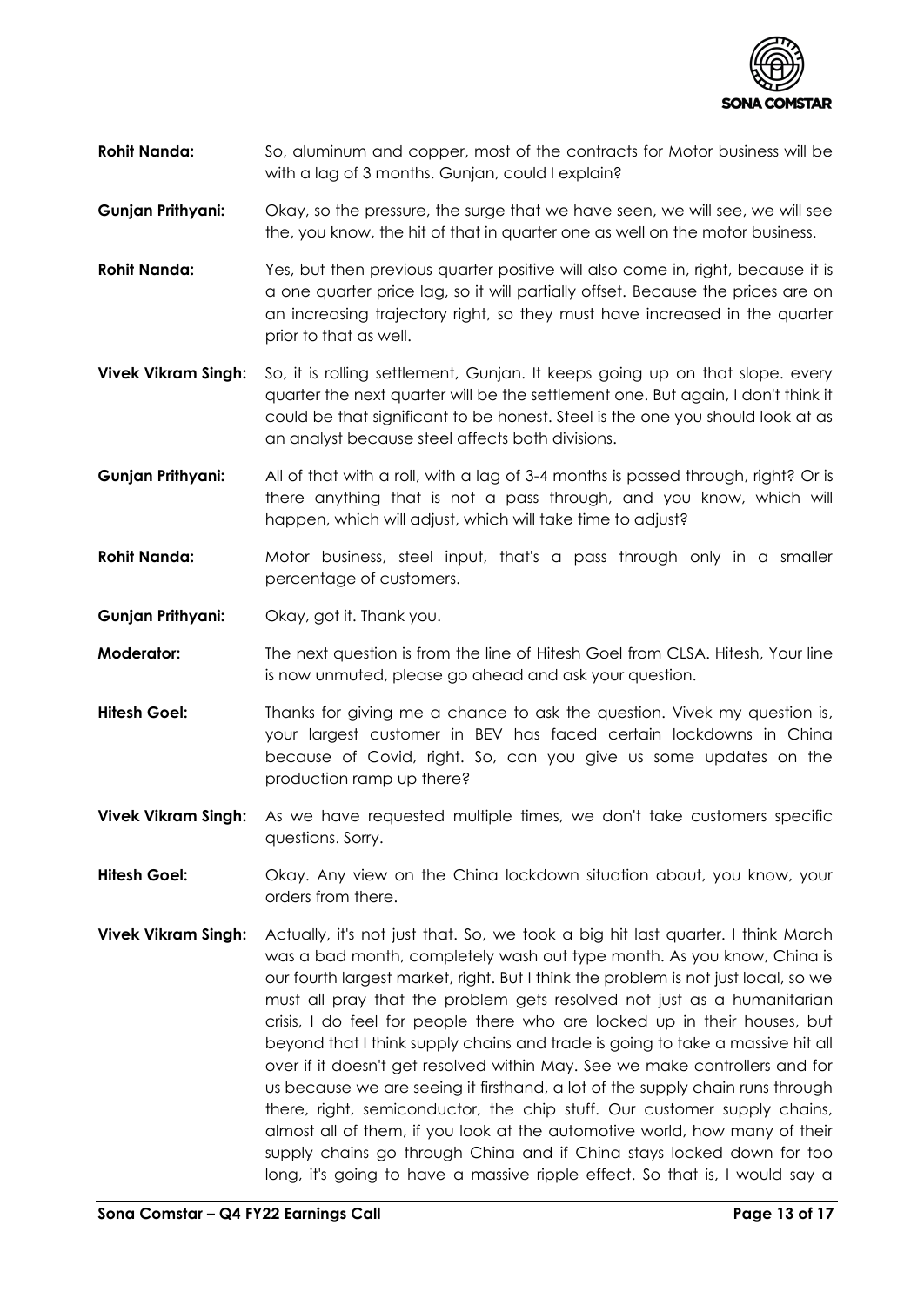

larger concern than one particular customer or one particular market, the impact of China being locked down on the global automotive analogy.

- **Hitesh Goel:** And you know, yesterday actually Volkswagen also had alluded the same point that you're highlighting, but it was more of a European impact on the supply chain. Is the US also getting impacted because of supply chains?
- **Vivek Vikram Singh:** Which country, which car, if you take and say that it does not pass-through China? Any vehicle, I doubt it. So, it's a global problem, I think. I didn't hear Mr. Diess' thing, but he is perhaps coming at it from an European angle, but because we are in Europe and US both pretty fairly significantly. It is everywhere. This is, if it resolves within, let's say the next three weeks, I think we all will be relatively unscathed, and we'll get through. But if it doesn't then we have a problem.
- **Hitesh Goel:** Good, great. Thanks.
- **Moderator:** The next question is from the line of Jinesh Gandhi from Motilal Oswal.
- **Jinesh Gandhi:** A couple of questions from my side. First of all, congrats on a good performance. Can you share some details on the geographic restrictions on the tie-ups with Enedym and C-Motive? Is it only for India or this would be for other geographies as well?
- **Vivek Vikram Singh:** Good question. Mr Deshmukh?
- **V. Vikram Verma:** I think Mr. Deshmukh is dropped for some reason. I don't see him.
- **Vivek Vikram Singh:** Okay, so I'l try to answer that. So Enedym, no restrictions, the applications could be very far ranging. This is not a traditional automotive type of product. I don't know how much is known about electrostatic, but in our spirit of trying to reduce more and more from the motor to make it more efficient. This has nothing actually; it's dielectric fluid and we are going back to Benjamin Franklin times. Right now, it's very low speed and high torque is what that motor can deliver. So, for automotive it is not actually a right fit in its present shape because as you know, automotive, the wheels have to rotate at a fairly high speed so it's high RPM. What we will do is we are going to be investing in them as well. We are going to together try and adapt this to automotive and mobility applications because if we can, I mean, can you imagine, Gunjan was just asking about copper and we are so worried about 3% - 4%, movement in copper. If you can just eliminate all copper and all magnets you can have potentially, and I'm using my words carefully, I don't want it to be said as you know, talking too big, but it can be a potentially industry changing device.
- **V. Vikram Verma:** Mr. Deshmukh is back.
- **Vivek Vikram Singh:** Okay, good. So it is a moon shot, but it's a global collaboration. Enedym is far more near term in that sense that the motor exists. The issues that switched reluctance motors had in delivering that kind of torque and power without a magnet. There were problems around weight, there were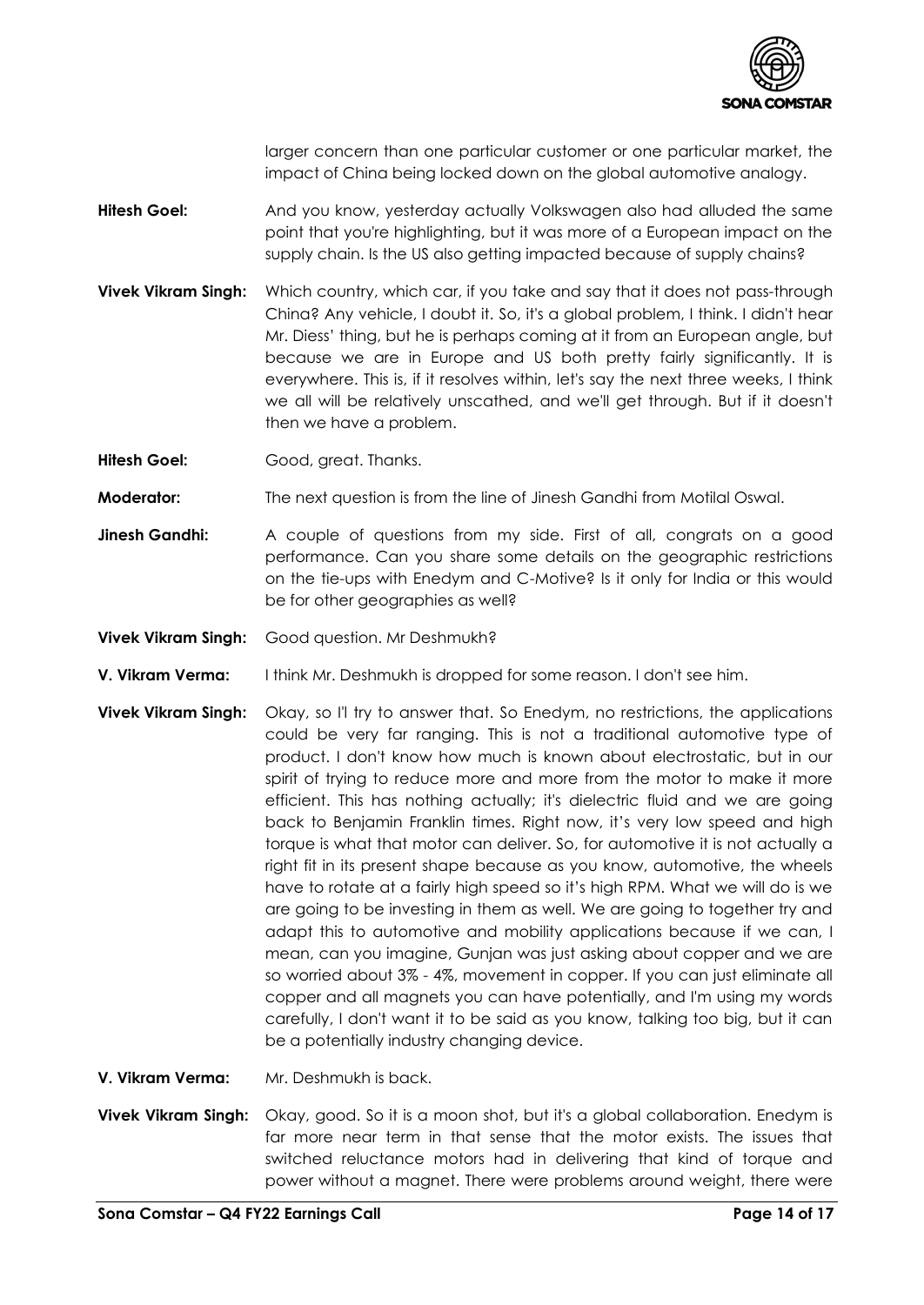

problems around torque ripple. Those have been sorted out by this Company. Here, Mr. Deshmukh I think the question is about is there a geographic boundary to the Enedym partnership?

- **Mr. Deshmukh:** Well, there are boundaries in the sense that the current agreement is for India specific, but it is not limited to India. In case, there are specific markets and specific requirements from outside India, we can address that which would be on a case-to-case basis. But essentially it will focus on India, and probably Southeast Asian markets.
- **Jinesh Gandhi:** Got it. And the C-Motive as Vivek indicated it's primarily there's no restriction on geography as such.
- **Mr Deshmukh:** Like Vivek indicated, it is a moonshot and we hope that we are able to convert that into an automotive application, mobility application and if that happens, I think the entire world is there.
- **Jinesh Gandhi:** Couple of other questions for Rohit. One is with respect to Capex for FY23 what should we look at and secondly you talked about interest on income tax refunds, so is that part of other incomes? How much will that be?
- **Rohit Nanda:** Yeah. So I'll answer in reverse. So income tax refund interest is part of other income, about Rs. 16 crore for the full year, okay. And coming to your Capex question, look what's happening is because of all these uncertainties in terms of deliveries etc. what we've experienced in the last 12-18 months is that machines which used to get delivered say earlier in 8 to 9 months are now probably taking double the time. So, in that sense, you know, the time span over which the Capex is happening has kind of elongated. So rather than, I would say, mentioning only of one year, we will probably look at a period of three years and given the current order book, I think we should be spending about Rs. 900 -1,000 crore between FY23-25.
- **Kapil Singh:** I will read out a few questions we've got in the Q&A box. So firstly, you have partnered with Enedym and C-Motive for SRM and Electrostatic Drive Motors. Will these products compete with the same market and use case? Also, will they cannibalize share from BLDC and PMSM motors. And secondly, do you have customers for BSG product and integrated motor controller module?
- **Vivek Vikram Singh:** Yeah, so IMSM is with a customer, we even gave the order value last quarter I believe. So that is in our earnings presentation of last time. BSG we still don't have a customer. Otherwise, it would have been in the order book, we would have announced, and what was the first part of the question?

No, there is no cannibalization. I think Mr. Deshmukh showed a very nice chart. Every end use application has a different need. Sub \$1,000 electric two-wheeler for example, the need is how many lifetime miles can you deliver on that device upon the TCO of that device? That's basically it. Above \$1,000 price range, the electric scooter also has to deliver higher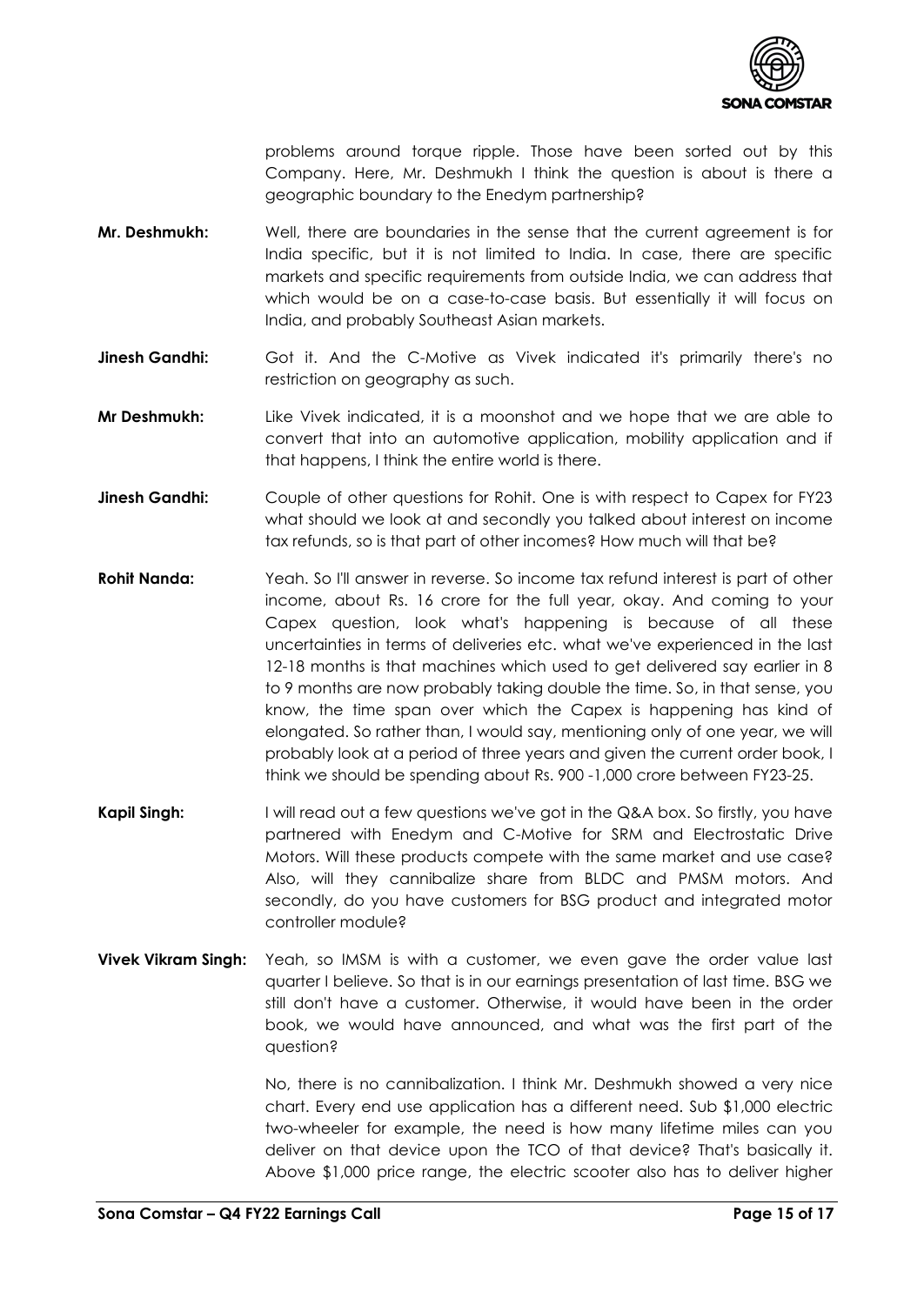

acceleration, higher torque and a host of other features, aesthetic elements also place a value. The powertrain has to cater to that end application.

See in the end all of us in the automotive industry, whether we are suppliers or the OEMs, are solving the problem of the end consumer. The end consumer for an electric three-wheeler, L5 type of vehicle has a different requirement i.e. lifetime miles into lifetime kilograms hauled upon the total lifetime cost. That is what you're trying to maximize, not zero to hundred in two seconds or three seconds because I mean, unless you're an auto driver in Chennai, you're not trying to set speed records right. It is a different need, you need a different kind of end product. For that different product what we try to do is try to select the best technology for that product. Cannibalization etc. is I think more a very FMCG word in which you have 60% market share and at the same price point you have two things etc. This is a nascent market growing so fast where we already don't have a 100% market, then those questions are meaningless. Right now, the objective is to try to give our customers the best fit product for that end application and within a category also there will be multiple engines. So, let's say an electric LCV, as you know today, earlier in the day one was launched, we believe that math of kilometers upon lifetime cost of those set kilometers, the electric LCV and L5 cargo carriage already is economically more beneficial to be electric and the whole market should commit. In that time the objective is not this that we know how to make the BLDC, PMSM motors. Let's try to make as many variants and try to give it to our customers. It is not selling by push, this is a business you sell by pull which is you develop the best end technology product and if you build it and you build it well, customers will come to you and that is what we are trying to do. We will fill this map - each space would have its own best fit product according to us. It's our opinion. We may be wrong. But what we feel is the best thing we will provide for others. That's what our attempt and if you're good enough, all the things like market share, revenue, all of that will follow. That's the result that's not the process.

**Moderator:** The next question is from the line of Ronak Mehta from JM Financials.

- **Ronak Mehta:** Thanks for the opportunity. My question on the traction motor part of the business. Firstly, can you give some highlights on how the industry production was for the domestic market in the last 12 months, where are we in terms of market share. How do you see the competitive intensity because volumes are inching up pretty sharply and how do you see the ecosystem development in the next 2-3 years?
- **Vivek Vikram Singh:** So actually it's a very good question and I know some of you have to go for another call, excuse that but do tune into, Gunjan is hosting us at the BoFA EV thing, and I will talk about this subject at length. I think there is a supply constraint on that and I think, you know the answer. There is a big supply constraint, the demand is phenomenal for the e- two wheeler e-three wheeler and I think the e-four wheeler LCV segment. Any device for any